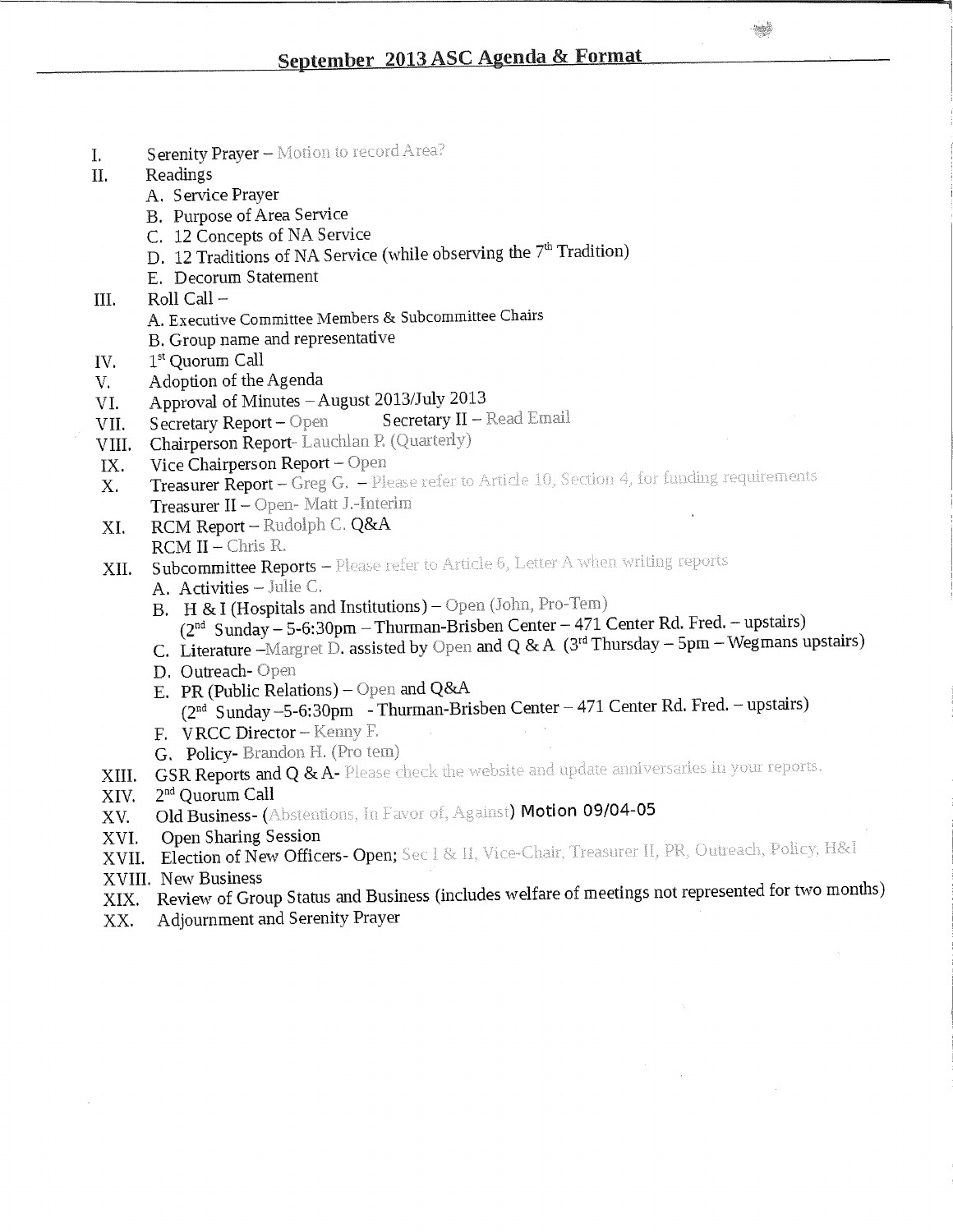$1 - 06$  $9<sub>1</sub>$ Motion #

| Date:                  |                                                                                                                                                                                                                                      |  |  |
|------------------------|--------------------------------------------------------------------------------------------------------------------------------------------------------------------------------------------------------------------------------------|--|--|
| <b>Motion Maker:</b>   |                                                                                                                                                                                                                                      |  |  |
| <b>Second by a GSR</b> |                                                                                                                                                                                                                                      |  |  |
|                        |                                                                                                                                                                                                                                      |  |  |
| Motion:                | <b>The Contract of Contract of Contract of Contract of Contract of Contract of Contract of Contract of Contract of Contract of Contract of Contract of Contract of Contract of Contract of Contract of Contract of Contract of C</b> |  |  |

onato  $n +$  $N_{000}$  $25 -$  $\overrightarrow{C}$  $(a +$ s<br>literature.  $n\Omega$ e  $\partial \omega$ l  $\bigcap$   $O$  $\triangle$ struggling group Carry  $O/8n$ Intent:  $C$  $\overline{N}$ Comer nei Should this motion be sent back to groups?  $Y \rightarrow$ **N**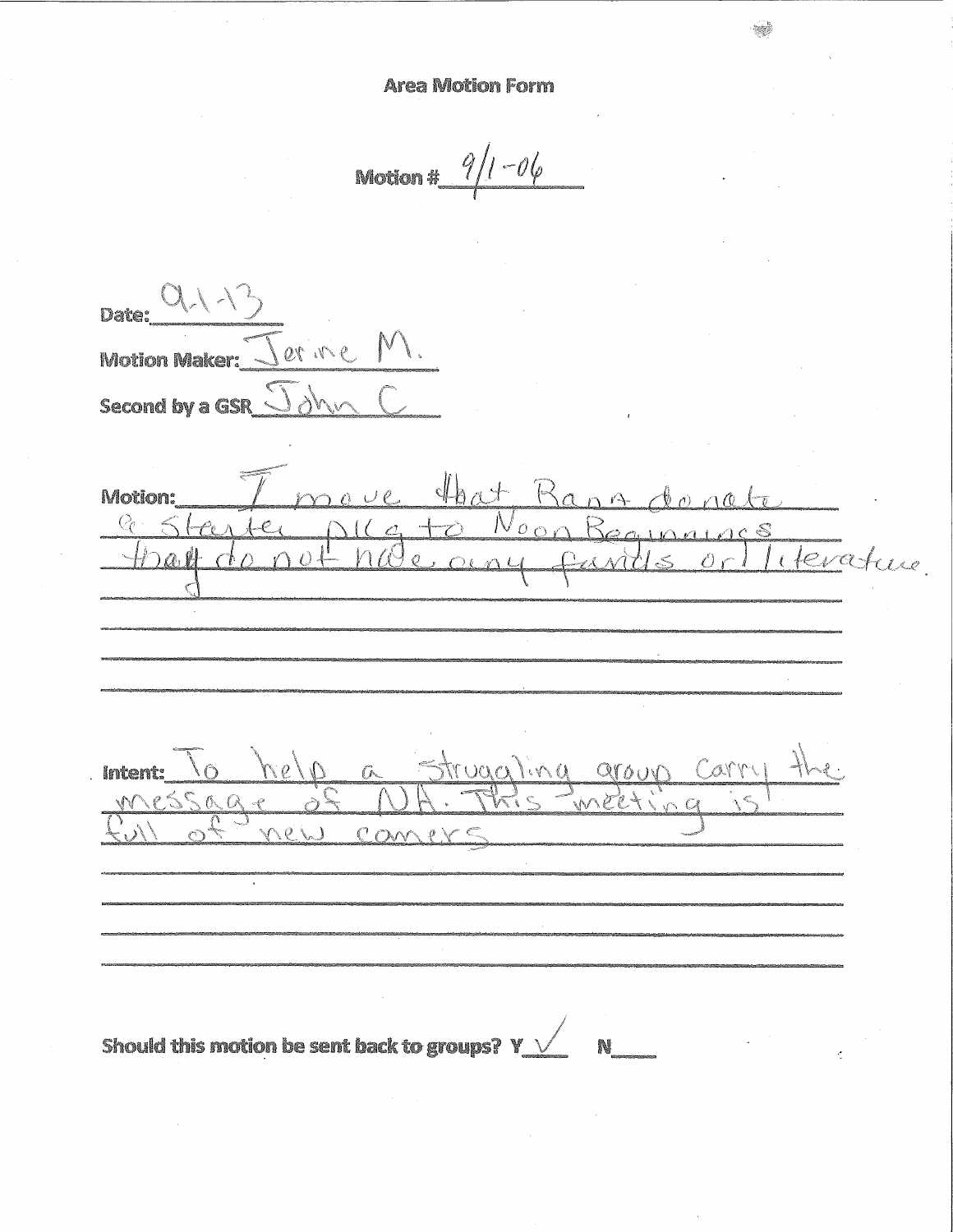*f/i-ol* 

## Motion #1

Date - August 13, 2013 Motion Maker - Policy Subcommittee Seconded by  $GSR - \text{MidM}(C/G)$ .

Motion - It is deemed feasible that an audit should occur on a quarterly basis of RANA financial and non-financial operational activities .

Intent- To determine whether all financial safeguards and cash flow activities are made with appropriate signature authority, proper supporting documentation, and administrative record management in accordance with applicable By-Laws and Treasurer Handbook statutes and requirements.

To determine if all financial safequards and cash flow activities are made with appropriate signature authority, proper supporting documentation, and administrative record management in accordance with applicable By-Laws and Treasurer Handbook statutes and requirements.

Should motion be sent back to groups? Y  $\sqrt{2}$  or N Should do motion that the sense that the sense that the sense that the sense that the sense that the sense that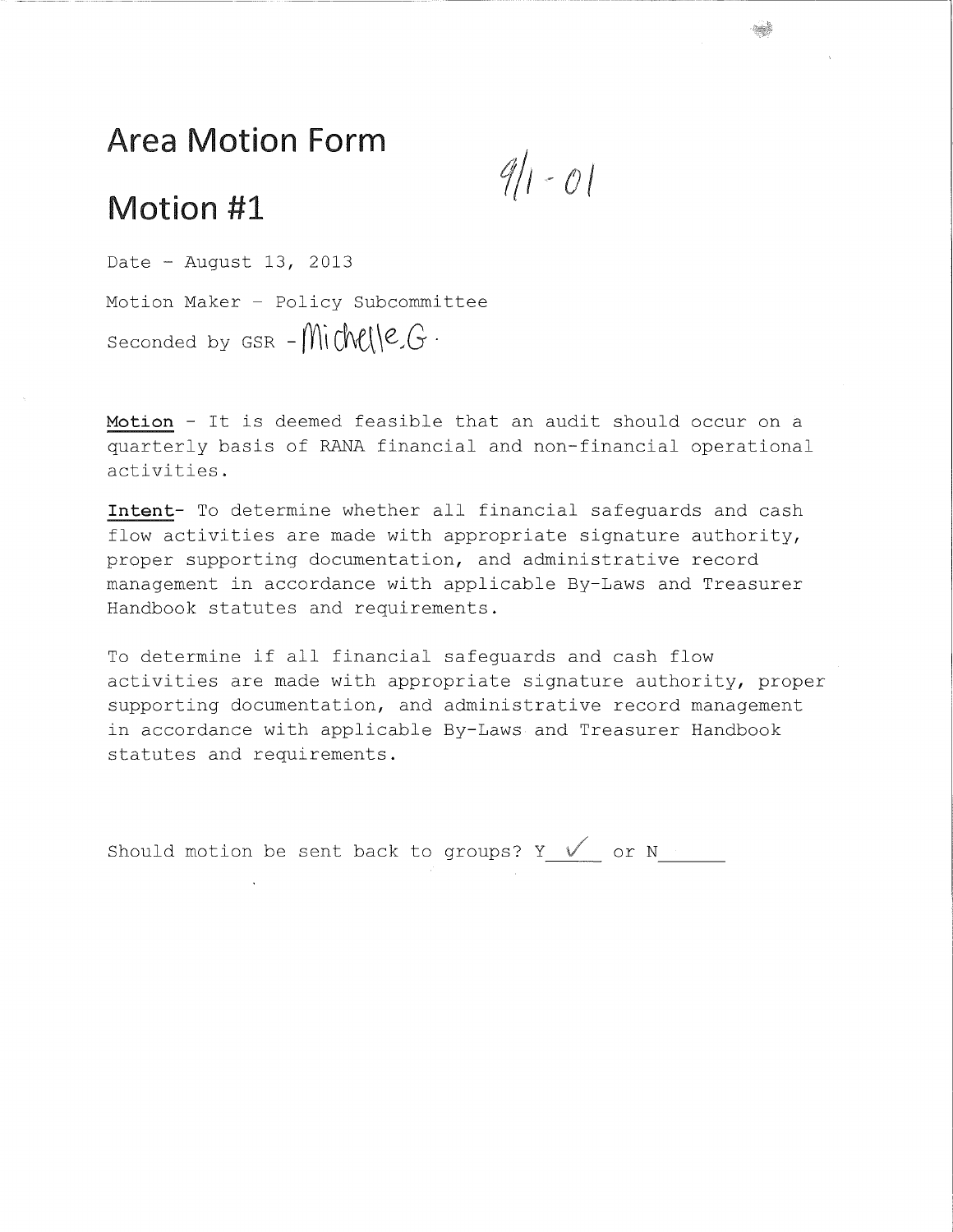# Motion #2

 $9/1 - 02$ 

Date - August 13, 2013 Motion Maker - Policy Subcommittee Seconded by  $GSR - M\hat{c}$   $he$   $l$   $e$  ,  $G$ .

Motion - To amend Treasurer's ledger records currently named monthly Report B, C, D, F, G to reflect proper accounting terminology. Report B should be named Monthly Balance Sheet. Report C should be named Receipts Ledger. Report D should be named Check Register Ledger. Report F should be named Deposit Ticket Ledger. Report G should be named Bank Reconciliation Statement. These statements should be attached to the monthly Treasurer Report as supporting documentation, not as reports. They are accounting records.

**Intent**- In accordance with our 8<sup>th</sup> concept, the Policy Subcommittee seeks to improve a clear and concise way of communicating our financial records in a standardized universally accepted accounting and auditing terminology.

Also, to align Area current financial records to match the elements to be evaluated and reviewed in the Quarterly Audit process of the monthly Balance Sheet, Bank Reconciliation Statement, Deposit Tickets Ledger, Check Register Ledger, and Receipt Ticket Ledger.

Should motion be sent back to groups?  $Y \longleftarrow$  or N\_\_\_\_\_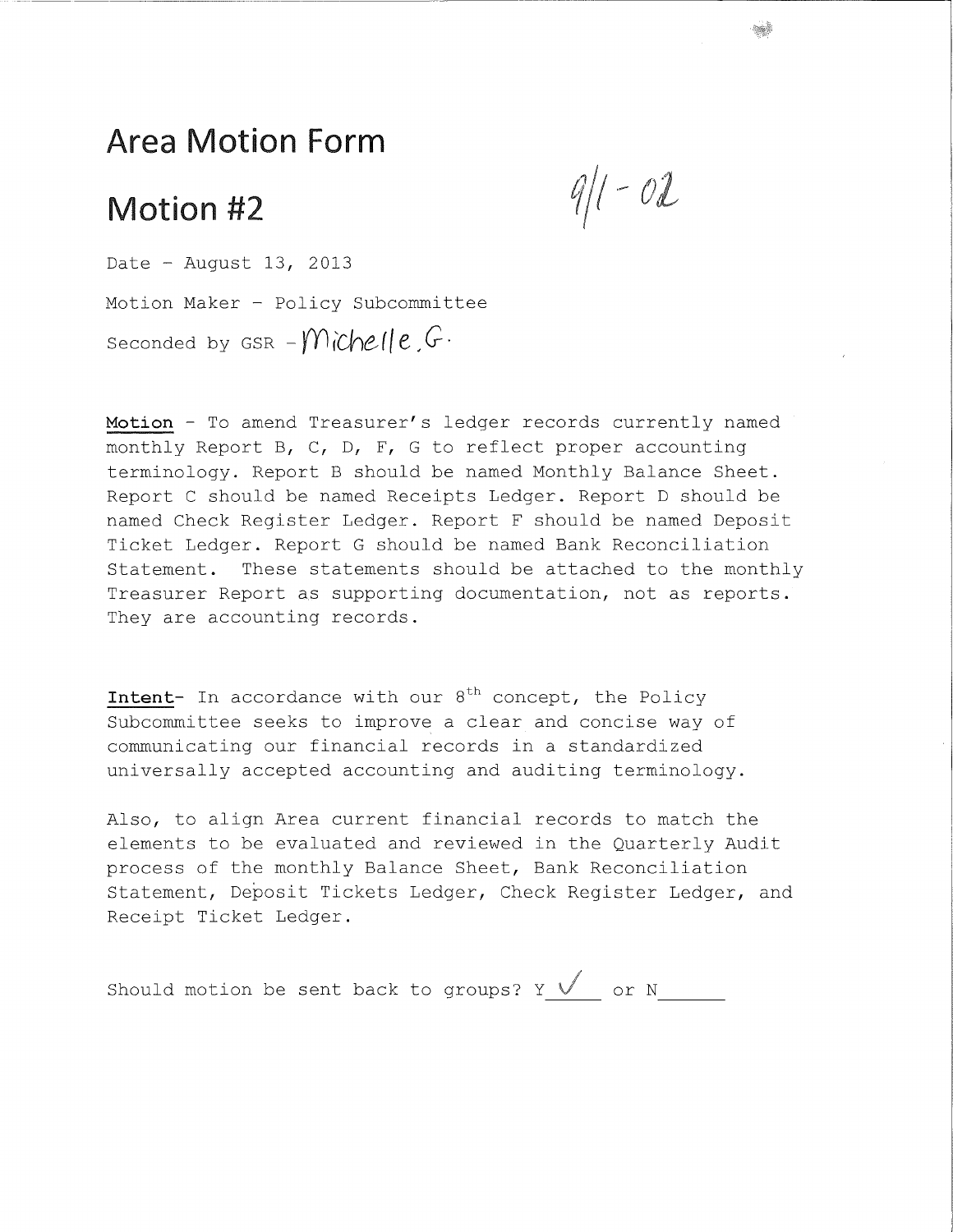$9/1 - 03$ 

# Motion #3

Date - August 13, 2013 Motion Maker - Policy Subcommittee Seconded by  $GSR - \text{Michelle } G$ .

Motion - The Area Chairperson be designated as the one central appointed custodian to provide initial management oversight over all Area cash flow by physically receiving all monies from GSRs and subcommittees. The central custodian duties be excluded from the Treasurer's existing duties. The Treasurer be appointed to act only on the behalf of the Area Chair.

**Intent** - Is to create a proper segregation of duties regarding the Treasurers position. Presently, the Treasurer receives all monies, counts all monies, records all monies and manages and records all financial transactions, account balances, ledgers accounts, and deposits monies. The Treasures writes the monthly report, provides supporting documentation, and then presents the Treasury Report. Custodial oversight, other than the Treasurer, will add accountability of two people, not one, therefore, providing greater segregation of duties.

Should motion be sent back to groups?  $Y$  or  $N$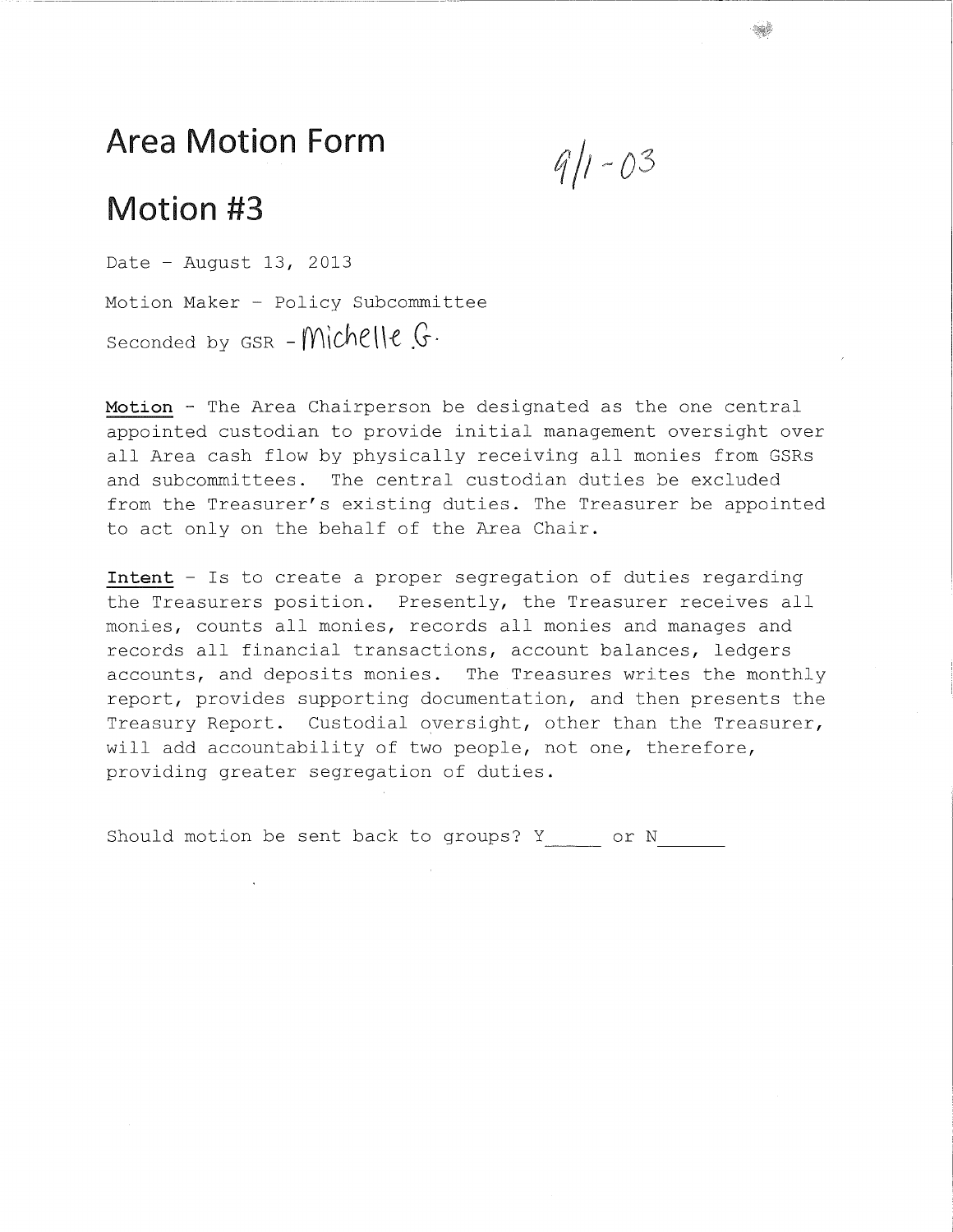Motion #  $9/1 - 08$  $0-70$ Date:  $\mathcal{G}$  -  $\vert$  -**Motion Maker:** Second by a GSR Remove Lauita from Hand I Motion:  $\overline{\ }$  0 ment: To make Hand I run more efficiently Should this motion be sent back to groups?  $Y_{\text{max}} = N$ Ł.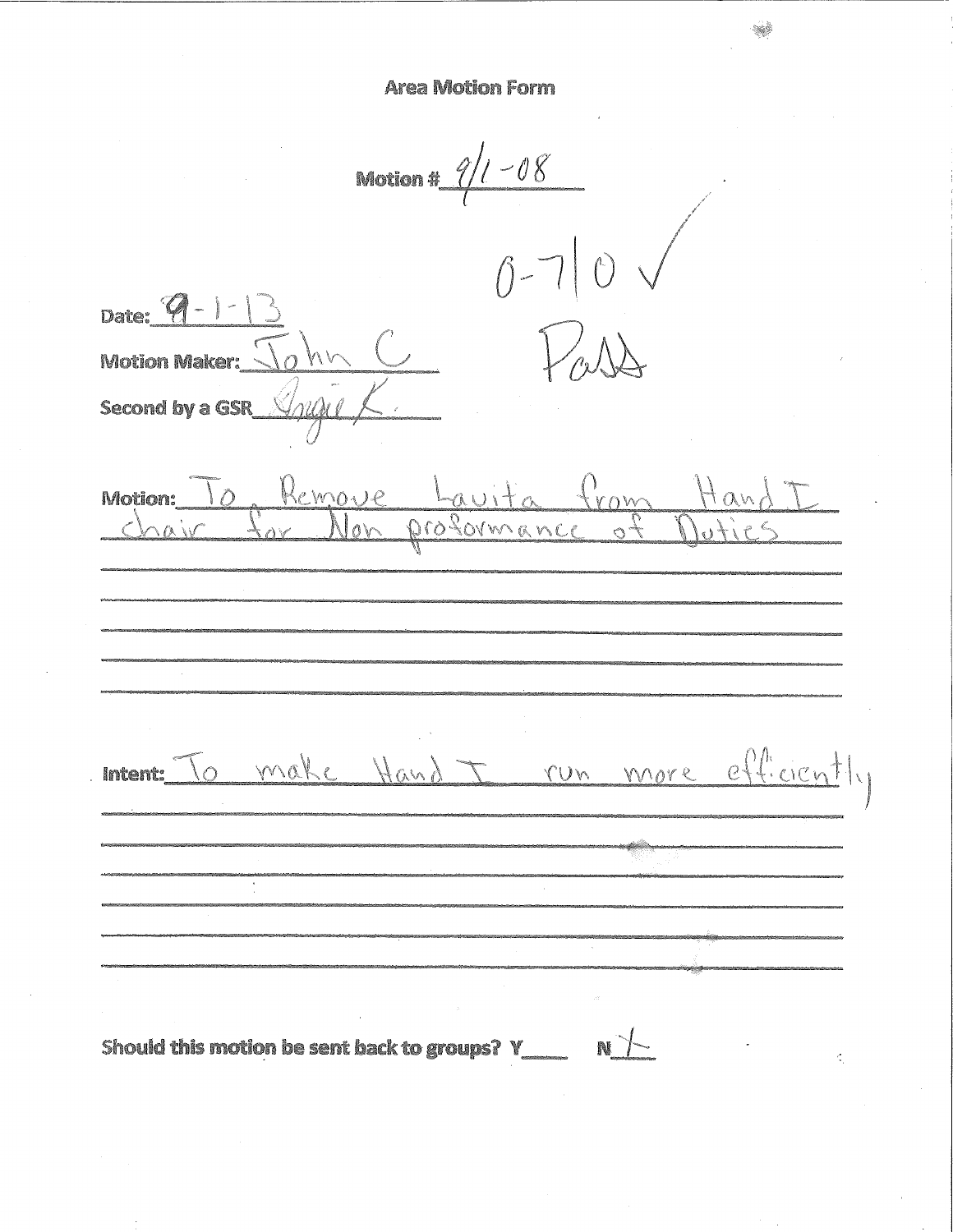Motion #  $9/1 - 07$ 

Thrown<br>Out<br>notion maker

Date:  $\frac{q}{1}$ Motion Maker:  $\beta$  (60 /00 second by a GSR Michelle. G.

copper acquire 6 Green e Gold books to Motion:  $\boxed{b}$  $Ufilize$  $\sqrt{\rho^2}$ Intent: To carry a nore clear and concise message<br>of recovery the NA Way.

Should this motion be sent back to groups?  $\mathsf{Y}\underline{\times} \quad \mathsf{N}\underline{\hspace{2cm}}$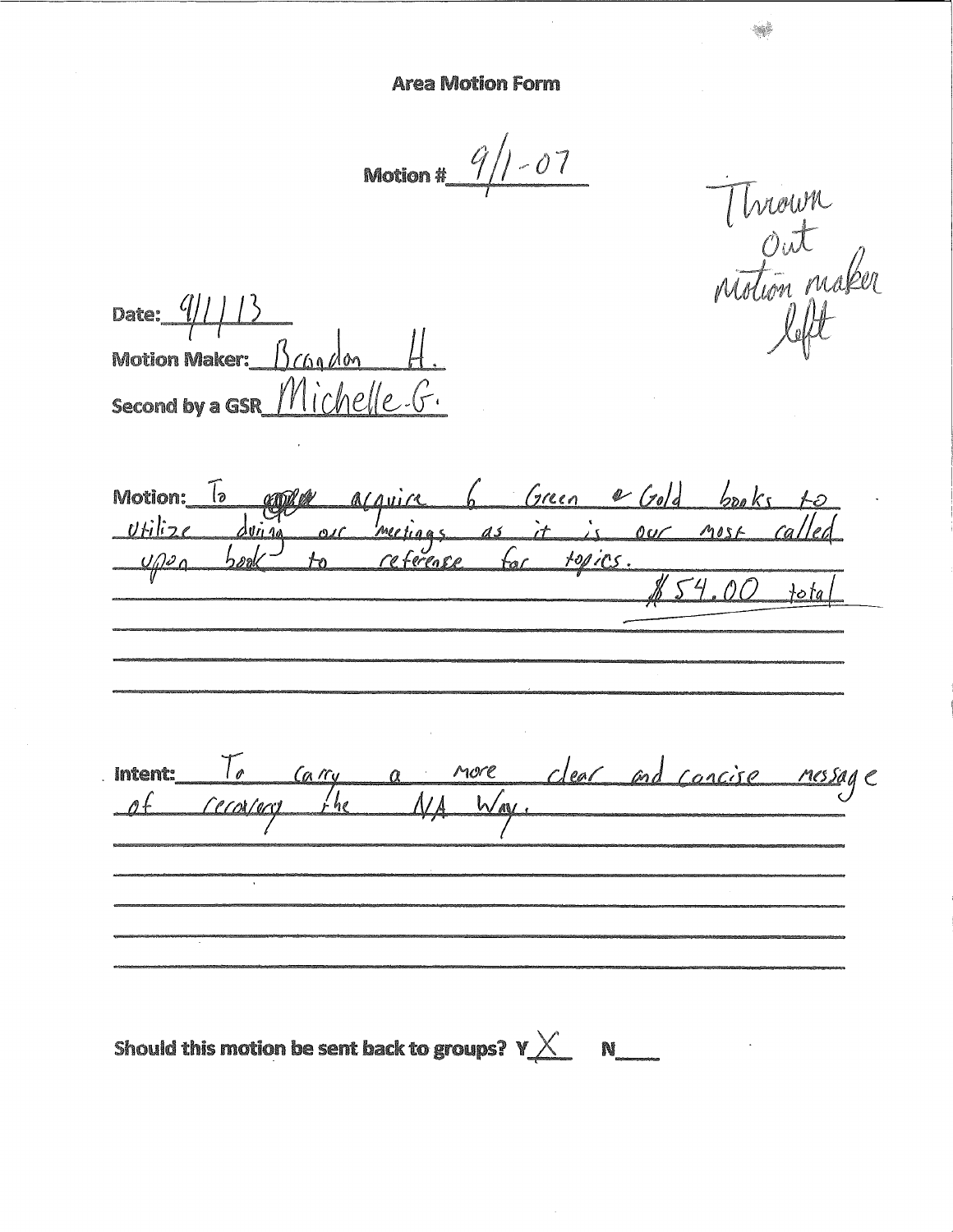

## Motion #4

Motion Maker - Policy Subcommittee Date - August 13, 2013 Seconded by GSR -  $Michelle.G$ 

9/1-0004<br>Thrown out<br>Motion maker I

Motion - This Body setup and RANA Internal Auditing Subcommittee. Area's Internal Audit Subcommittee shall consist of at least four (4) members. One of these four team members shall be knowledgeable of standardize accounting and auditing procedures. Either the RASCNA Administrative Chair or Vice Chair shall be a member. Also, there shall be at least two members of the Fellowship with at least six (6) months or more uninterrupted clean-time.

**Intent** - Due to the high cost involved with outsourcing a team of auditors, developing and utilizing an "internal" auditing team is a valuable solution in providing RANA's auditing functionality needs. This will allow each internal quarterly audit to be performed using a quick and non-biased approach. This Audit Subcommittee would also be responsible for performing, documenting, and producing a written report.

Should motion be sent back to groups? Y or N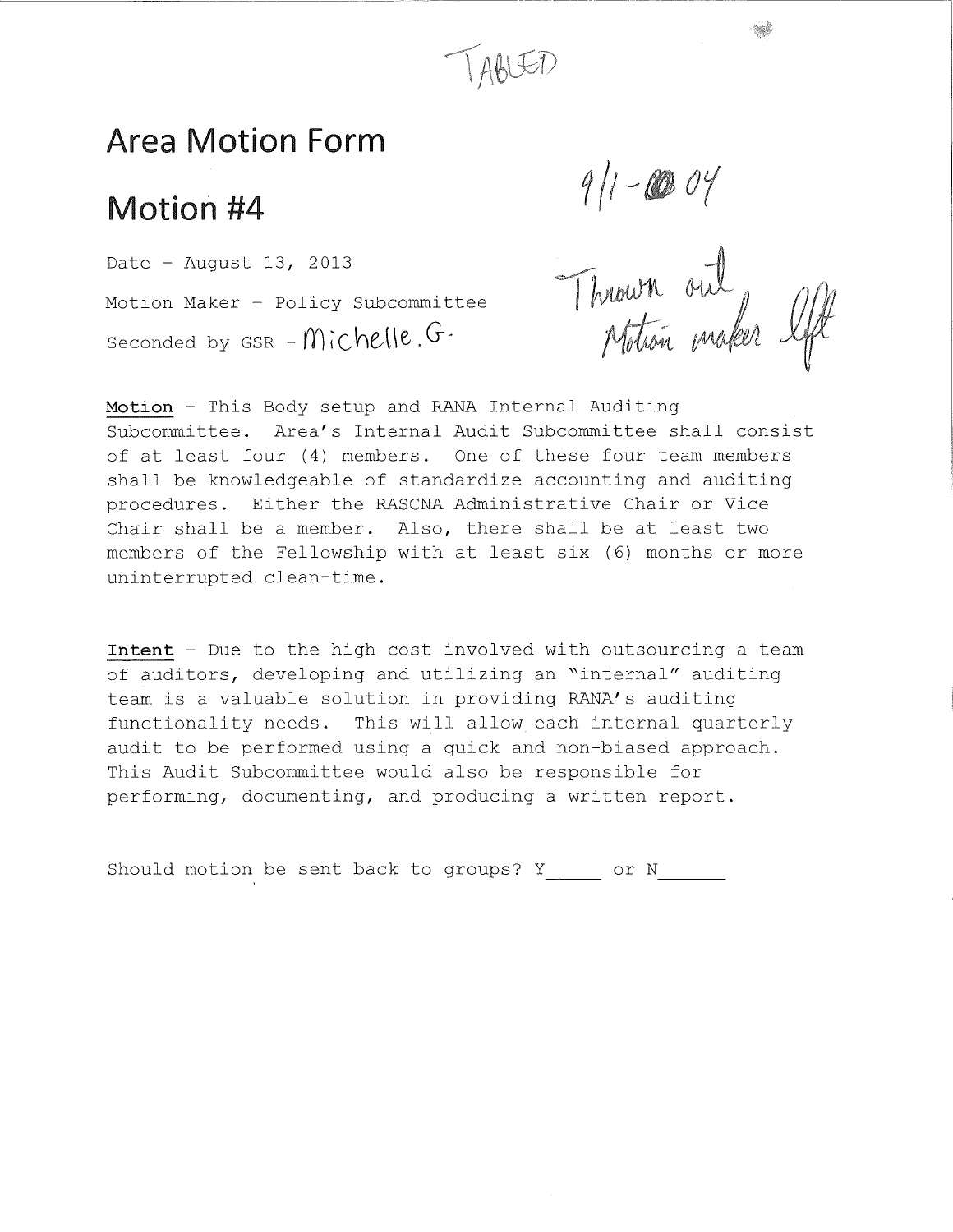

 $9/1 - 05$ 

## Area Motion Form

# Motion #5

Date - August 13, 2013 Motion Maker - Policy Subcommittee Seconded by GSR - Michelle,  $G$ .

Motion - To adopt this carefully thought out Audit Policy and Procedures which were written as step-by-step quidance. Policy also request that this Body approves these Audit procedures for inclusion in the By-Laws and approve them for dissemination and use by RANA Internal Auditing Team Members.

**Intent** - Is the unity of purpose that this document will provide regarding auditing criteria and guidance to the Rappahannock Area Service Committee of Narcotics Anonymous (RANA) Auditing Subcommittee. These guidelines and concepts are based on preexisting standardized accounting and auditing procedures. Therefore, this guidance should provide adequate written standardized auditing procedures that can be followed step-bystep during the auditing process.

Should motion be sent back to groups? Y or N

Thrown<br>Out<br>notion maker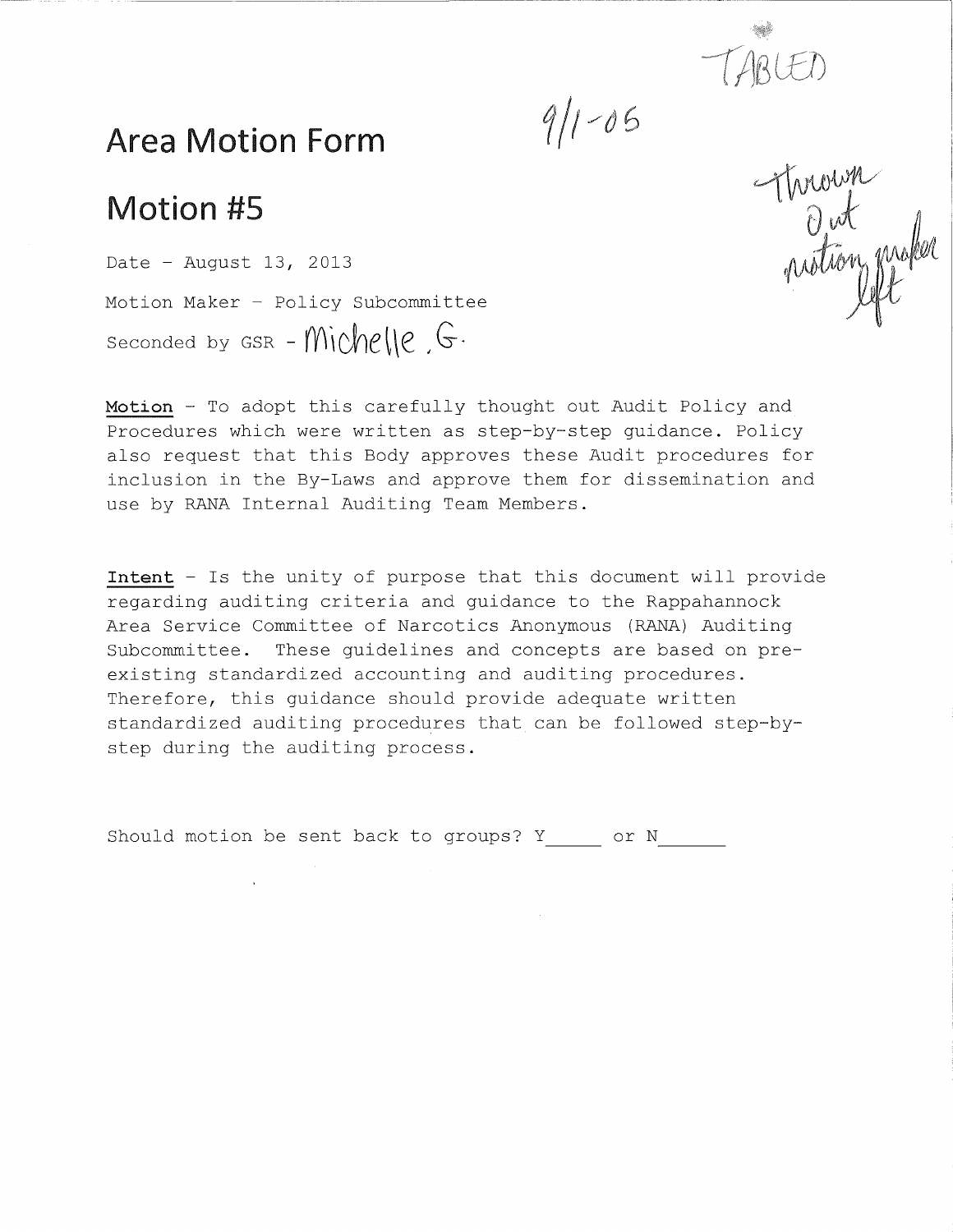#### Treasurer Report for RANA ASC - September 2013

#### Dear RANA ASC Members,

Our beginning balance as of the start of last month's ASC was \$1,490.63. Our debits for last month totaled \$916.55 (\$25 to RCM for gas, \$125 to activities for bonfire and \$741.55 for literature). Our deposit from Augusts ASC was \$875.57 (\$344.18 in donations and \$531.39 in literature). Our balance as of the start of today's ASC is \$1449.65. The check book is balanced through June. I have not received June's bank statement or July's. It was brought to my attention that it is not a good idea for the treasurer to have first access to the bank statement and I agree 100%. When I submitted that motion last month it was in the interest to make things easier for me. I realize that not having a key to the PO Box is another safe guard we can have in place to ensure protection of our funds. Sorry for wasting the time off home groups discussing this. I will balance the check book when I receive bank statements. If it is two months behind, so be it.

I have reduced my report to just this written report. It was brought up last month that all of my forms are repetitive and not reports but ledgers. So I will continue to use the ledgers as a tool for accounting but if you want to see the ledgers then you will need to ask. I figured more information was better than less but I am getting the feeling that no one cares. I have asked for input and received criticism. I have asked this body what they want and received attacks. So as a result I will provide this one written form as a summary of transactions.

Next month there are to be four consecutive budget meetings to prepare 2014's budget. Those 4 meetings will be upstairs at Wegman's from 6 pm till 8 pm on October 2"", 9"', 16" and 23". Please announce these at your home group. All ASC Administrative Members and Subcommittee Chairs are required to attend.

I need receipts from Rudolph for gas to last month's RSC in the amount of \$25 and also receipts from Activities for the bonfire held on 8-10 in the amount of \$150. I also need a receipt from the Literature chair in the amount of \$741.55 for last month's literature purchase.

Antoinette B. has paid her restitution commitment through August 1<sup>s.</sup>. I have not received any payments this month but do expect some as I am reading this.

I have an electronic version of this report but don't know who to send it to in light of the Secretary I quitting. Please let me know who to send it to. Thanks!

ILS, Greg G.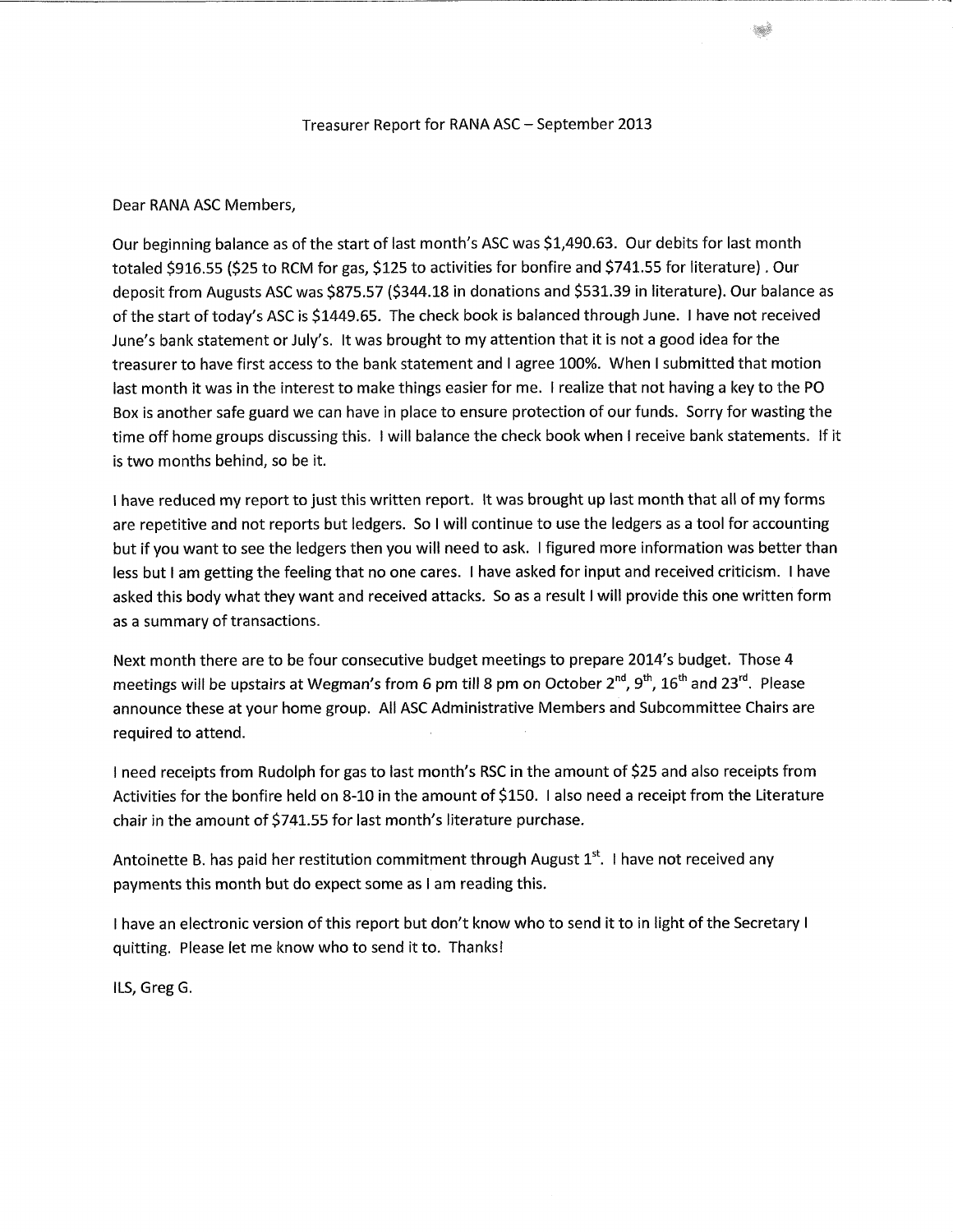#### RANA Hospital Institutions Monthly Report for September 2013

Hello everyone, I'm John and I'm an addict. I am co-chair to Lavita who could not attend the meeting today. In our last meeting, we discussed Jerrine going to the Sunshine House that Monday which was on August 12, 2013. She discussed dress codes and do's and don'ts of Sunshine House. The meeting went well. We start our meetings there on Monday, September 9"'. It will be a 90 day trial period, once a week. We voted for myself to make contact with Fredericksburg Probation Parole which is the first of several in the area that we will be contacting.

Kitty Davis from Virginia D.O.C., came to our last meeting and discussed having an N.A. meeting brought to Haynesville Corrections. She is an addictions specialist there and she brought the applications for volunteers. I passed out three applications and we need to get fingerprinted before handing them in. We will be working diligently to make this happen. Kitty and I have made phone contact and communicated by email. She is looking forward to working with us to make this happen.

Our next H & I meeting will be on September 8"'. Jerrine will be coaching us to make sure we present everything the N.A. way. I will be gathering information from her on the proper way to go into institutions. We had nine people attend our last meeting. Please if you are interested in H & I, show up next Sunday at 5:00 PM at Thurman Brisben Shelter.

Thank you for letting me serve.

John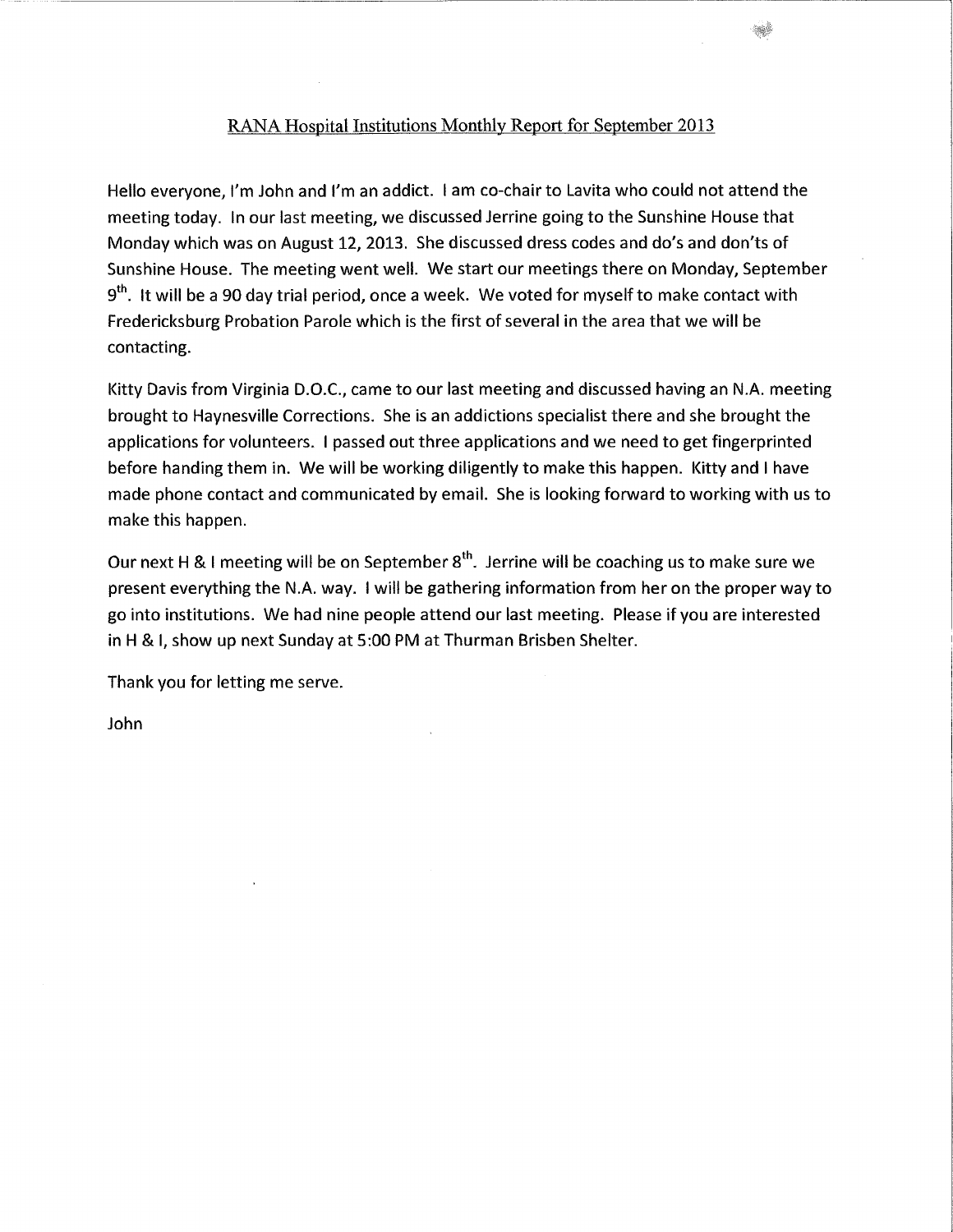| <b>Area Service Meeting Date:</b>                                                                                                                                  |      |
|--------------------------------------------------------------------------------------------------------------------------------------------------------------------|------|
| Group Service Representative (GSR) Area Service Form<br>Michelle Grithor<br><b>GSR Name:</b><br><b>Alternate GSR Name:</b>                                         |      |
| *Please see Secretary to update GSR & Alternate GSR contact info to ensure you receive Minutes for your Home Group meeting.<br>Wants<br>Live<br><b>Group Name:</b> |      |
| Number of Group Members:                                                                                                                                           |      |
| Meeting Day(s) & Time(s)*: only fill in if updating                                                                                                                |      |
| Location (Address)*: only fill in if updating                                                                                                                      |      |
| S week<br><b>Average Weekly Attendance:</b><br><b>Average Newcomer Attendance:</b><br>33.IoX<br><b>Group Donation to Area:</b><br>Literature Order at Area: \$     |      |
| Group Anniversary Celebrations: First Name, Last Initial, Amt. of Clean Time, Date of Celebration<br>Hcknowledges 10 yrs. Clean-Sept                               |      |
|                                                                                                                                                                    |      |
| Report to be input into Area Minutes: Group status, questions or concerns to be address at Area<br><u>doing okay, we</u><br>Sk, freasurer, Secretary, & de         | need |
|                                                                                                                                                                    |      |
|                                                                                                                                                                    |      |
|                                                                                                                                                                    |      |
|                                                                                                                                                                    |      |
|                                                                                                                                                                    |      |

 $\label{eq:2} \hat{S}^{(1)} = \hat{S}^{(2)} \hat{S}^{(1)} \hat{S}^{(1)} \hat{S}^{(1)}$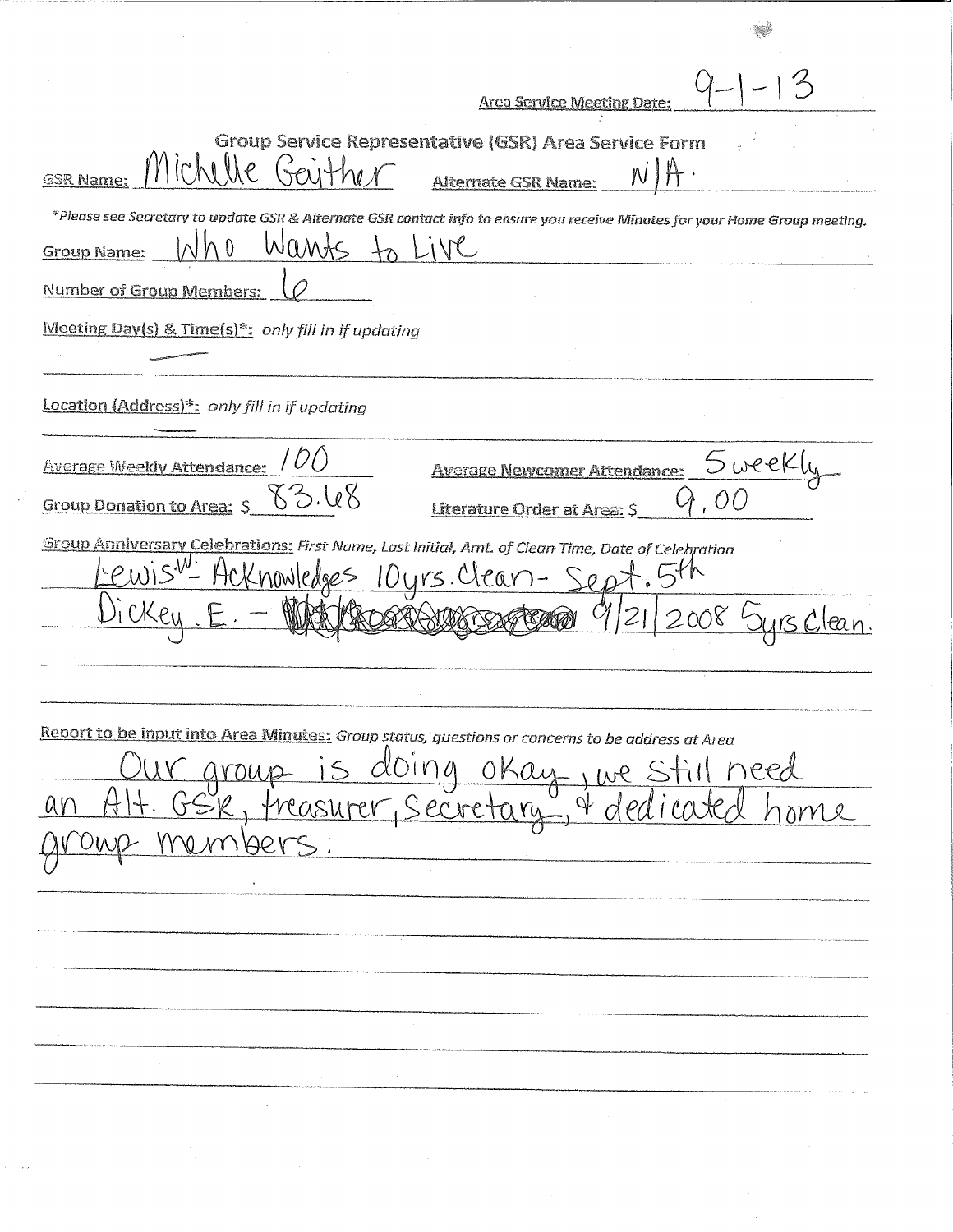|                                                                                                 | <b>Area Service Meeting Date:</b>                                                                                           |
|-------------------------------------------------------------------------------------------------|-----------------------------------------------------------------------------------------------------------------------------|
|                                                                                                 | Group Service Representative (GSR) Area Service Form                                                                        |
| <b>ESR Name:</b>                                                                                | LMC<br><b>Alternate GSR Name:</b>                                                                                           |
|                                                                                                 | *Please see Secretary to update GSR & Alternate GSR contact info to ensure you receive Minutes for your Home Group meeting. |
| <b>Group Name:</b>                                                                              |                                                                                                                             |
| Number of Group Members:                                                                        |                                                                                                                             |
| Meeting Day(s) & Time(s)*: only fill in if updating                                             |                                                                                                                             |
|                                                                                                 |                                                                                                                             |
| Location (Address)*: only fill in if updating                                                   |                                                                                                                             |
| <b>Average Weekly Attendance:</b>                                                               | <b>Average Newcomer Attendance:</b>                                                                                         |
| Group Donation to Area: S                                                                       | Literature Order at Area: \$                                                                                                |
|                                                                                                 |                                                                                                                             |
| Report to be input into Area Minutes: Group status, questions or concerns to be address at Area |                                                                                                                             |
|                                                                                                 |                                                                                                                             |
|                                                                                                 |                                                                                                                             |
|                                                                                                 |                                                                                                                             |
|                                                                                                 |                                                                                                                             |
|                                                                                                 |                                                                                                                             |
|                                                                                                 |                                                                                                                             |
|                                                                                                 |                                                                                                                             |
|                                                                                                 |                                                                                                                             |
|                                                                                                 |                                                                                                                             |
|                                                                                                 |                                                                                                                             |
|                                                                                                 |                                                                                                                             |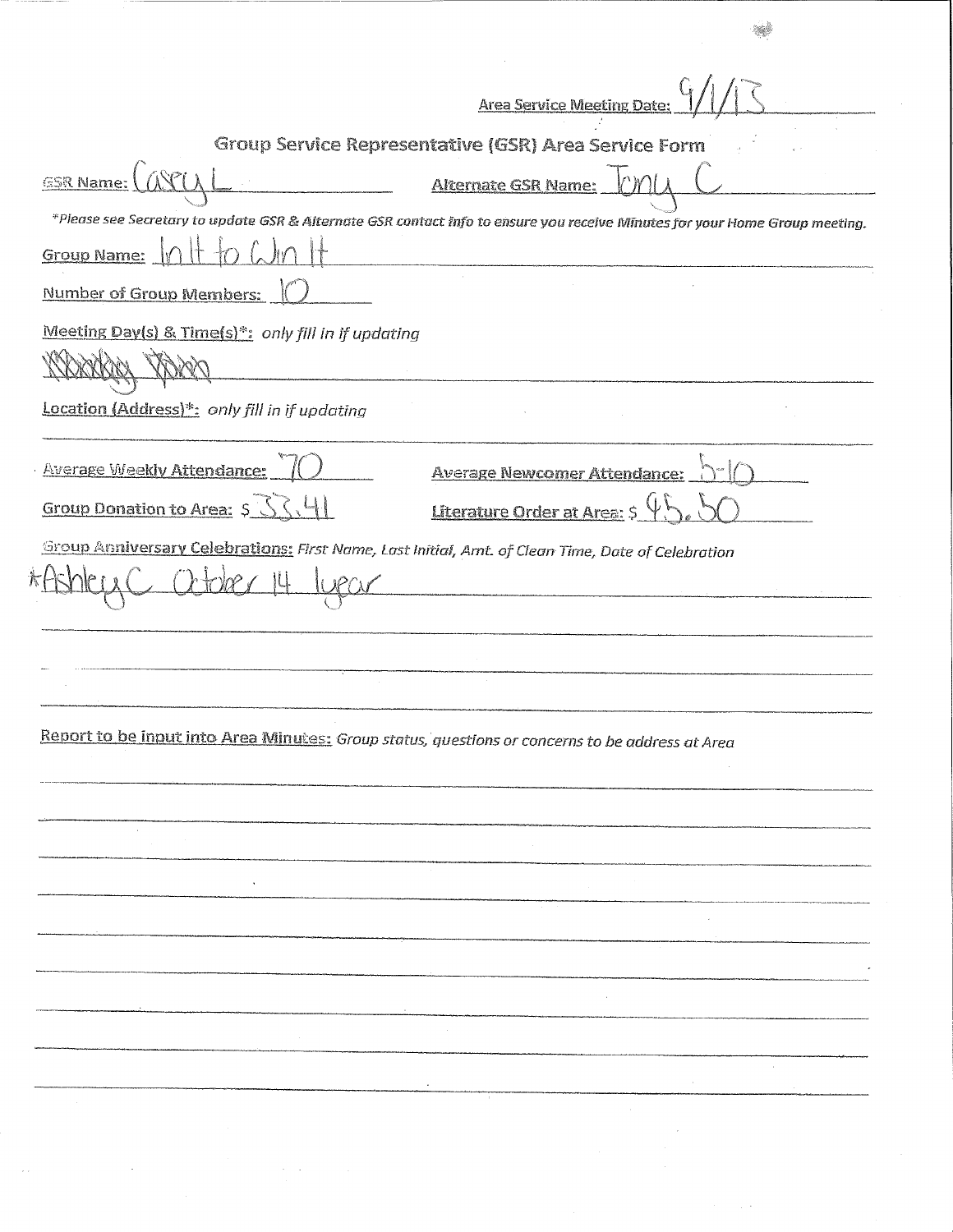| <b>Area Service Meeting Date:</b>                                                                                           |
|-----------------------------------------------------------------------------------------------------------------------------|
| Group Service Representative (GSR) Area Service Form                                                                        |
| <b>Alternate GSR Name:</b><br>Indie<br><b>GSR Name:</b>                                                                     |
| *Please see Secretary to update GSR & Alternate GSR contact info to ensure you receive Minutes for your Home Group meeting. |
| NVina<br>$+101$<br><b>Group Name:</b>                                                                                       |
| Number of Group Members:                                                                                                    |
| Meeting Day(s) & Time(s)*: only fill in if updating                                                                         |
|                                                                                                                             |
| Location (Address)*: only fill in if updating                                                                               |
| <b>Average Weekly Attendance:</b><br><b>Average Newcomer Attendance:</b>                                                    |
| Group Donation to Area: \$<br>Literature Order at Area: \$                                                                  |
| Group Anniversary Celebrations: First Name, Last Initial, Amt. of Clean Time, Date of Celebration                           |
|                                                                                                                             |
|                                                                                                                             |
| Report to be input into Area Minutes: Group status, questions or concerns to be address at Area                             |
|                                                                                                                             |
| is growing, we are starting to<br><u>Laroug</u>                                                                             |
|                                                                                                                             |
|                                                                                                                             |
|                                                                                                                             |
|                                                                                                                             |
|                                                                                                                             |
|                                                                                                                             |
|                                                                                                                             |
|                                                                                                                             |
|                                                                                                                             |
|                                                                                                                             |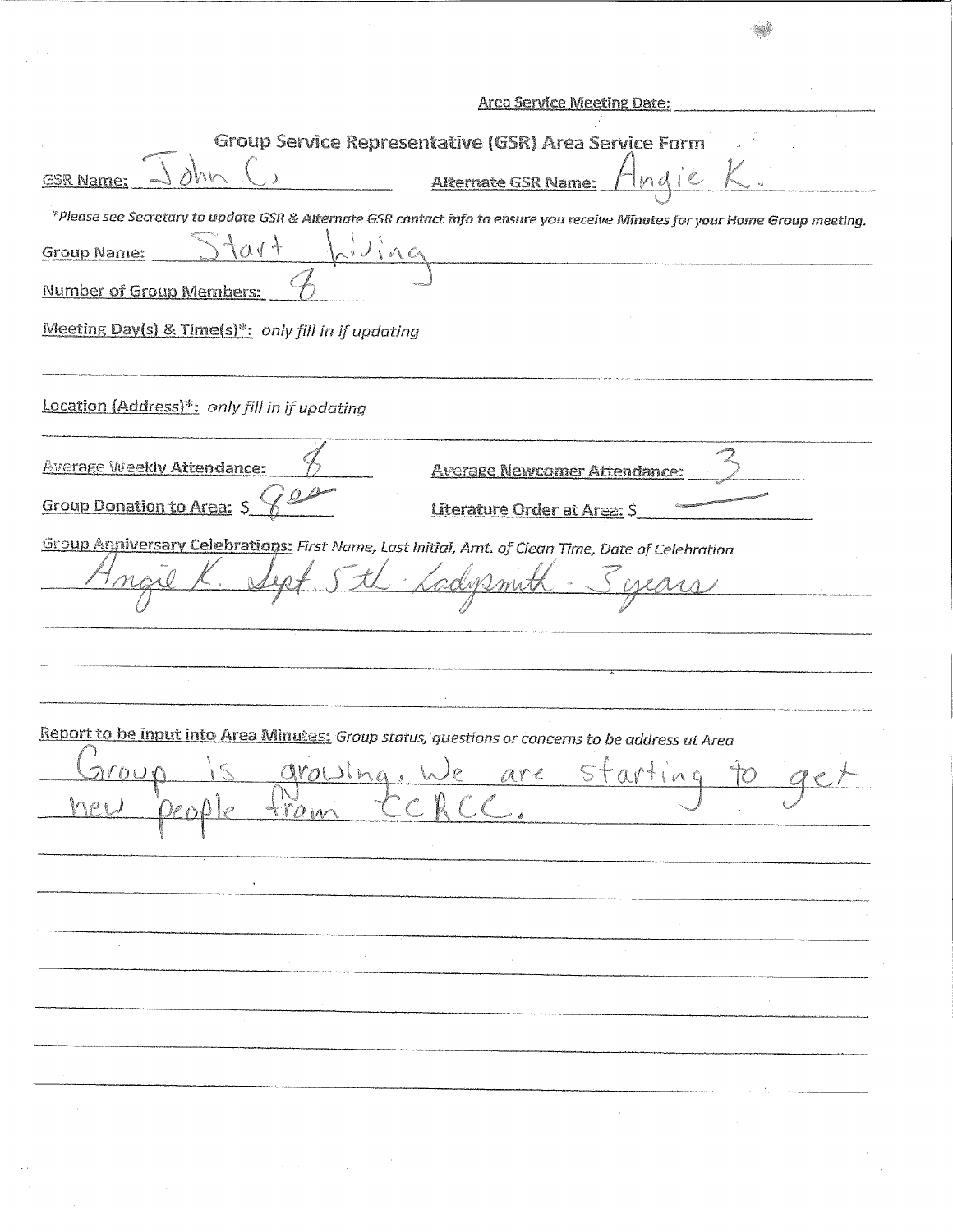| <u>Area Service Meeting Date: <math>9 - (-2013)</math></u>                                                                  |
|-----------------------------------------------------------------------------------------------------------------------------|
| Group Service Representative (GSR) Area Service Form                                                                        |
| <b>GSR Name:</b><br>Alternate GSR Name:                                                                                     |
| *Please see Secretary to update GSR & Alternate GSR contact info to ensure you receive Minutes for your Home Group meeting. |
| Fiends Group<br>Group Name: $H\ddot{o}\rho\dot{e}$                                                                          |
| Number of Group Members:                                                                                                    |
|                                                                                                                             |
| Meeting Day(s) & Time(s)*: only fill in if updating                                                                         |
| <u>Tuesday 7:00pm - 8:30pm</u>                                                                                              |
| Location (Address)*: only fill in if updating                                                                               |
| <b>Average Weekly Attendance:</b><br><b>Average Newcomer Attendance:</b>                                                    |
| Group Donation to Area: $5/6.00$<br>Literature Order at Area: $\varsigma$ $\beta$ , $5\circ$                                |
| Group Anniversary Celebrations: First Name, Last Initial, Amt. of Clean Time, Date of Celebration                           |
|                                                                                                                             |
|                                                                                                                             |
|                                                                                                                             |
|                                                                                                                             |
|                                                                                                                             |
| Report to be input into Area Minutes: Group status, questions or concerns to be address at Area                             |
| Hope Fiends Group is alive and well. We now                                                                                 |
| meet from 7.00pm-8.30pm in the same location.                                                                               |
| every Tuesday Night.                                                                                                        |
|                                                                                                                             |
|                                                                                                                             |
| Thanks for allowing me to serve                                                                                             |
|                                                                                                                             |
|                                                                                                                             |
|                                                                                                                             |
|                                                                                                                             |
|                                                                                                                             |

 $\label{eq:2} \mathcal{L}^{\text{max}}(\mathbf{z},\mathbf{z}) = \mathcal{L}^{\text{max}}(\mathbf{z},\mathbf{z})$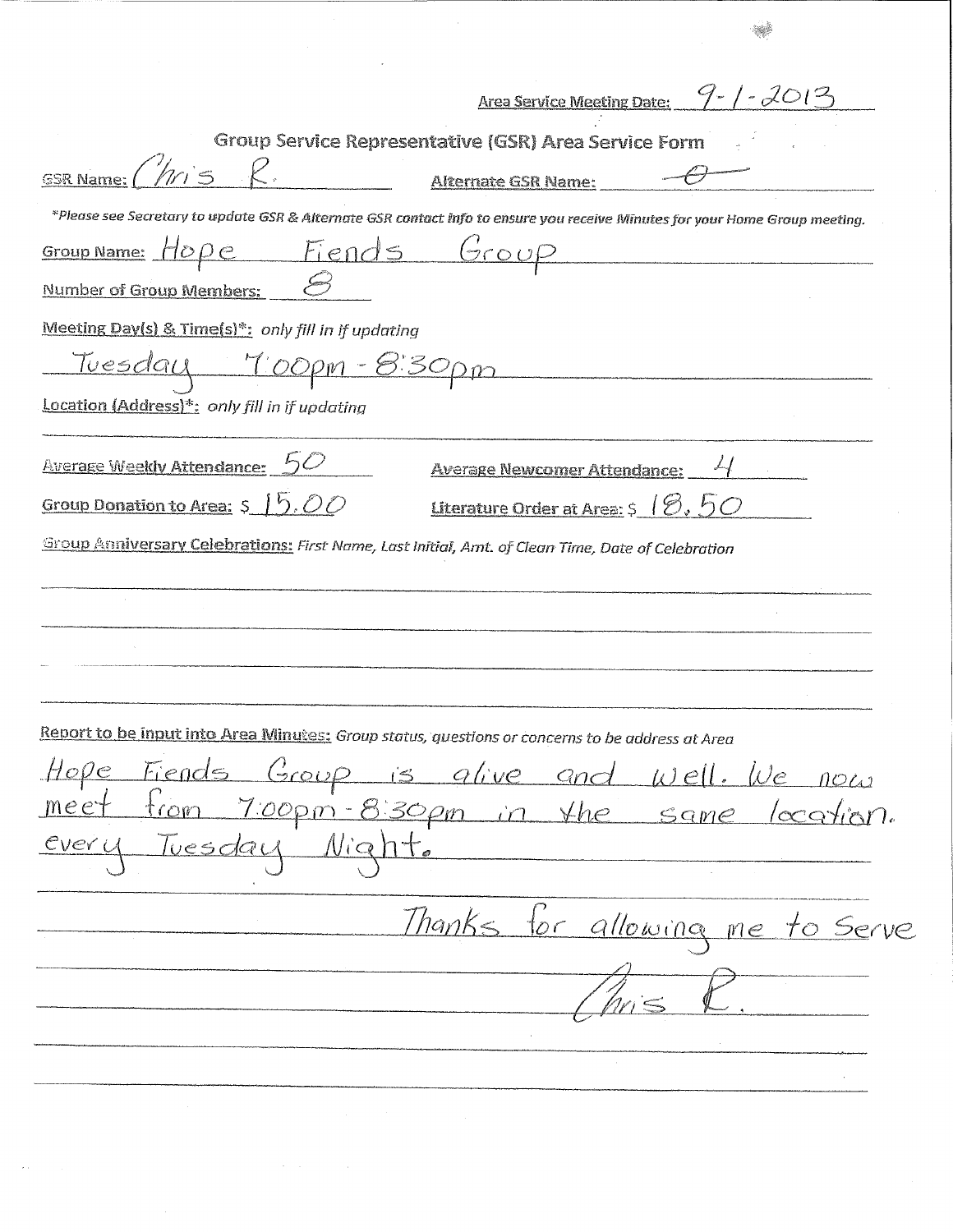| <b>Area Service Meeting Date:</b>                                                                                           |
|-----------------------------------------------------------------------------------------------------------------------------|
| Group Service Representative (GSR) Area Service Form                                                                        |
| $M$ dan<br><b>GSR Name:</b><br><b>Alternate GSR Name:</b>                                                                   |
| *Please see Secretary to update GSR & Alternate GSR contact info to ensure you receive Minutes for your Home Group meeting. |
| $\circ$ (<br>em<br>Group Name:                                                                                              |
| $10\,$ by<br>$3$ active<br>Number of Group Members:<br>na mL                                                                |
| Meeting Day(s) & Time(s)*: only fill in if updating<br>Wednesday                                                            |
| Location (Address)*: only fill in if updating<br>George St. Episcopal                                                       |
| Average Weekly Attendance: 40 - 5<br><b>Average Newcomer Attendance:</b>                                                    |
| <b>Group Donation to Area: S</b><br>Literature Order at Area: \$                                                            |
| Group Anniversary Celebrations: First Name, Last Initial, Amt. of Clean Time, Date of Celebration<br>Con                    |
| Report to be input into Area Minutes: Group status, questions or concerns to be address at Area                             |
|                                                                                                                             |
|                                                                                                                             |
|                                                                                                                             |
|                                                                                                                             |
|                                                                                                                             |
|                                                                                                                             |
|                                                                                                                             |
|                                                                                                                             |
|                                                                                                                             |
|                                                                                                                             |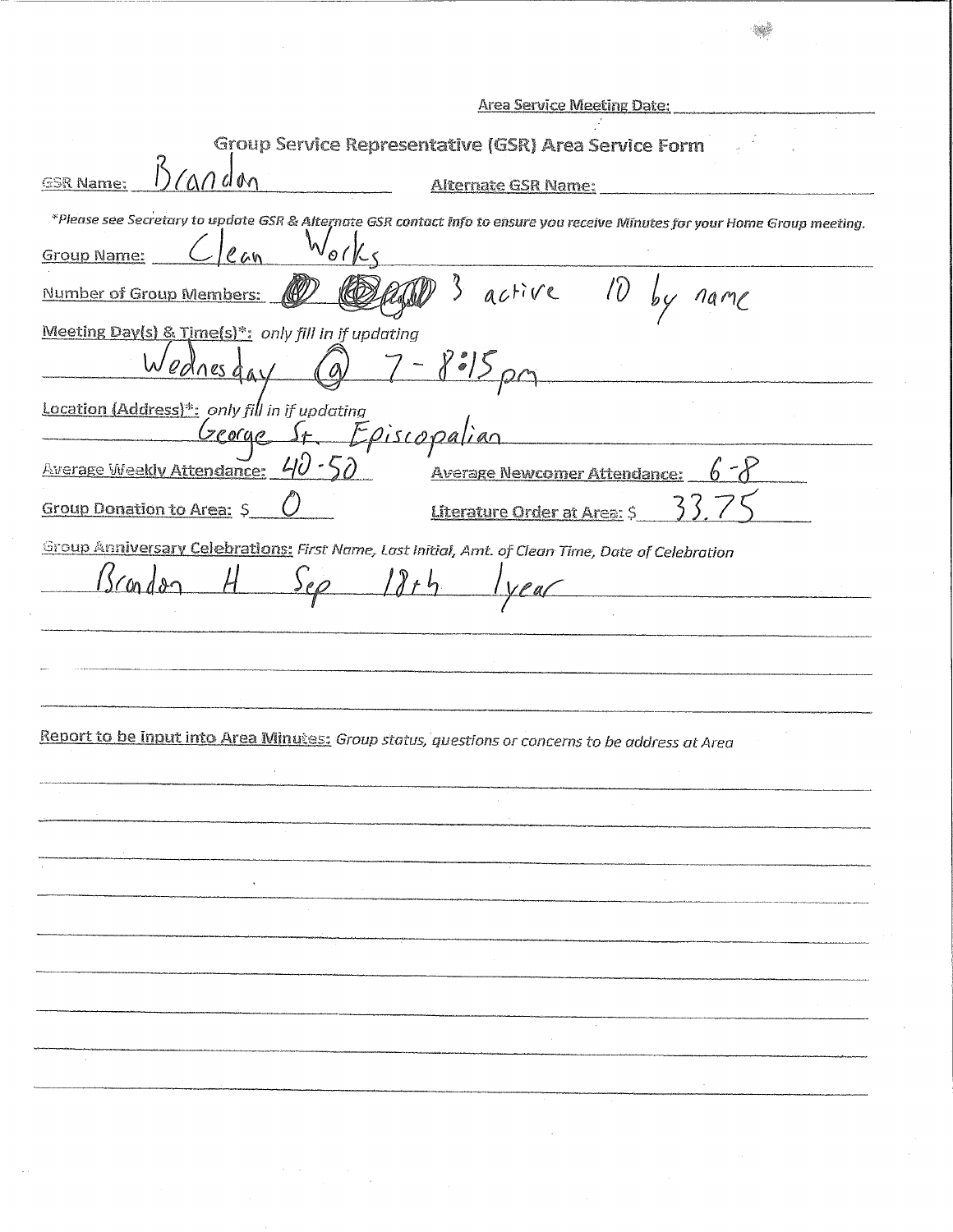#### MAN **UP TO THE** FLAT **BOOK**

#### **GROUP REPORT**

9/1/13

#### KENNY F. REPORTING

The MAN UP TO THE FLAT BOOK MEETING meets Thursday nights at Falmouth Baptist Church at 7pm and it continues to thrive with meeting attendances ranging from 30-50 people. We continue to carry the message, attract newcomers and celebrate recovery anniversaries. We have had a slight format change , where we read the entire step, have a speaker share, then open the floor for discussion. There have been new trusted servants added this month and we are grateful for their willingness to serve and look forward to their participation. We have made a \$50 donation to the RSC and will, be making a donation to the ASC today.  $_{\mathcal{N}}$ è

Always Willing to Serve,

Kenny F.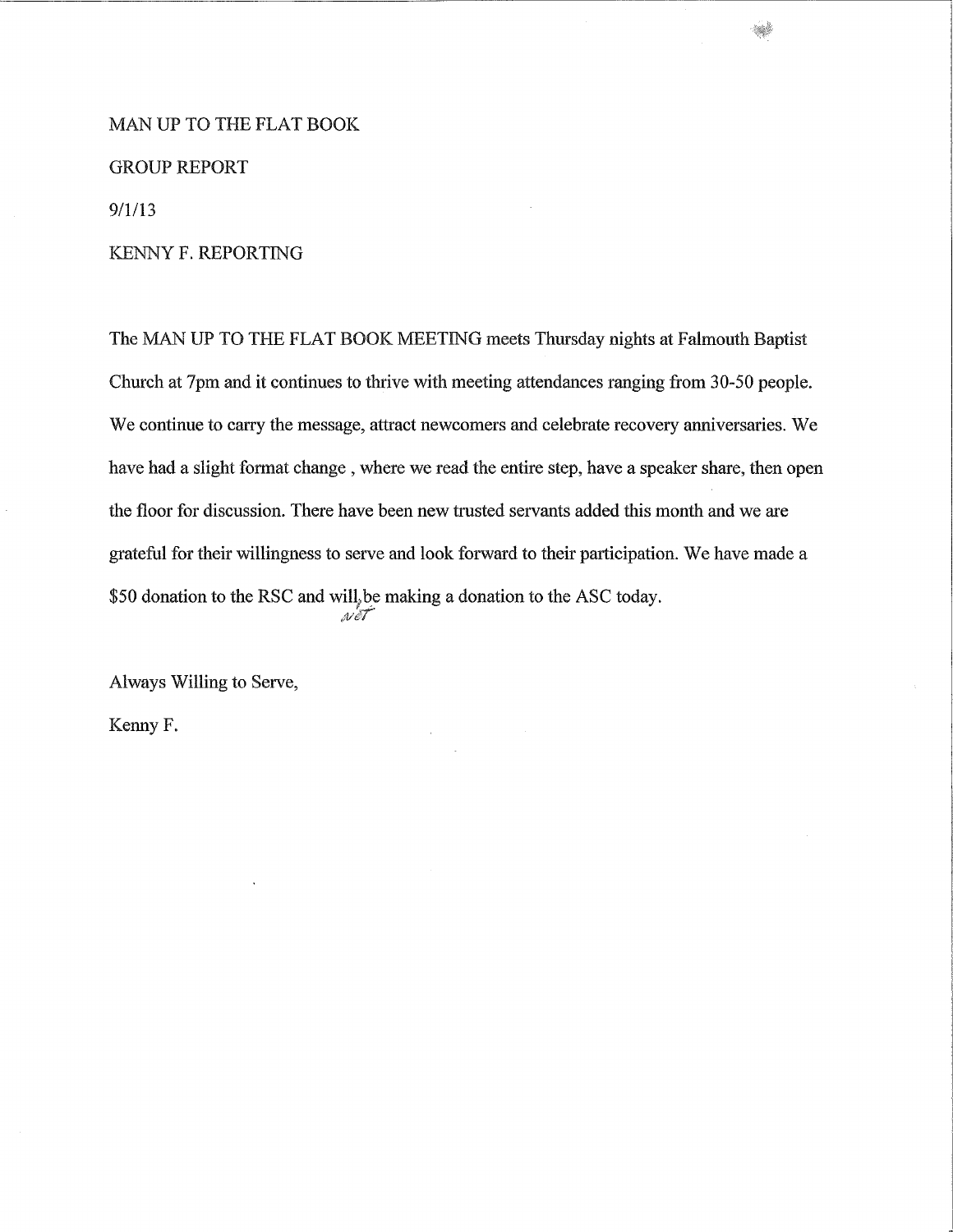| <b>Area Service Meeting Date:</b>                                                                                                                                                                                                                                                 |
|-----------------------------------------------------------------------------------------------------------------------------------------------------------------------------------------------------------------------------------------------------------------------------------|
| Group Service Representative (GSR) Area Service Form                                                                                                                                                                                                                              |
| Alternate GSR Name:<br><b>GSR Name:</b><br>and the contract of the company of the contract of                                                                                                                                                                                     |
| *Please see Secretary to update GSR & Alternate GSR contact info to ensure you receive Minutes for your Home Group meeting.<br><u>- Groline</u><br>0.45<br><b>Group Name:</b><br>DMMUNI<br><b>Number of Group Members:</b><br>Meeting Day(s) & Time(s)*: only fill in if updating |
| Location (Address)*: only fill in if updating                                                                                                                                                                                                                                     |
| <b>Average Weekly Attendance:</b><br><b>Average Newcomer Attendance:</b>                                                                                                                                                                                                          |
| <b>Group Donation to Area: \$</b><br>Literature Order at Area: \$                                                                                                                                                                                                                 |
| $\bigcap_{i\in\mathbb{N}}$<br>$\mathcal{A}$ $\mathcal{C}$ $\mathcal{C}$ $\mathcal{C}$                                                                                                                                                                                             |
| Report to be input into Area Minutes: Group status; questions or concerns to be address at Area<br>Support, also a starter-Kit<br>three times.                                                                                                                                    |
|                                                                                                                                                                                                                                                                                   |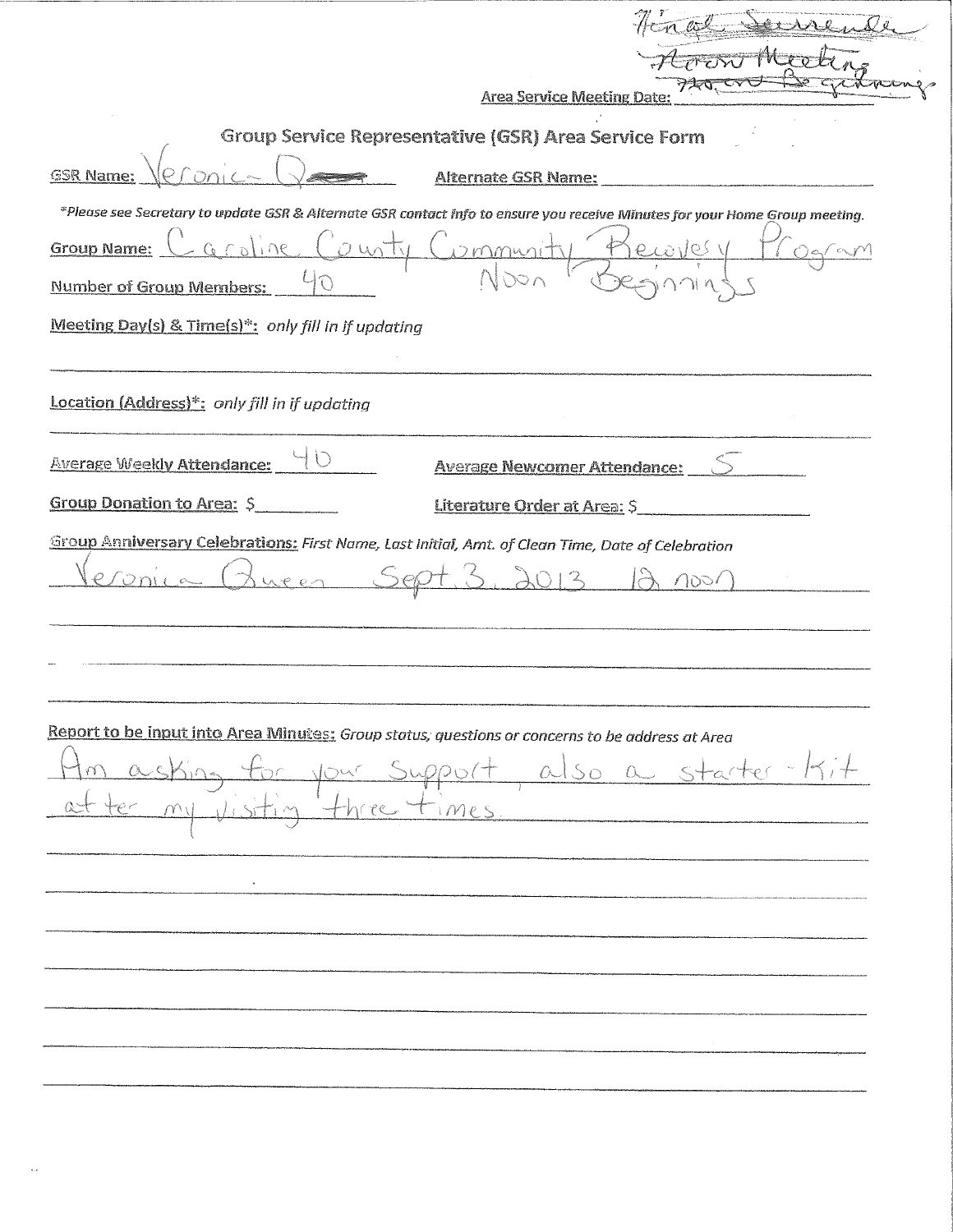| <u>Area Service Meeting Date: <math>Q - (-1)</math></u>                                                                     |
|-----------------------------------------------------------------------------------------------------------------------------|
| Group Service Representative (GSR) Area Service Form                                                                        |
| <b>ESR Name: DAVID WALERS</b><br><b>Alternate GSR Name:</b>                                                                 |
| *Please see Secretary to update GSR & Alternate GSR contact info to ensure you receive Minutes for your Home Group meeting. |
| Group Name: FWAL SURRENDER                                                                                                  |
| UÕ<br>Number of Group Members:                                                                                              |
| Meeting Day(s) & Time(s)*: only fill in if updating                                                                         |
| $7 - 8$ PM mON-FRI                                                                                                          |
| Location (Address)*: only fill in if updating<br>103 COUNTY STREET<br>BOWLWG GREEN, VA                                      |
| HÒ.<br><b>Average Weekly Attendance:</b><br><b>Average Newcomer Attendance:</b>                                             |
| Group Donation to Area: S<br>Literature Order at Area: \$                                                                   |
| Group Anniversary Celebrations: First Name, Last Initial, Amt. of Clean Time, Date of Celebration                           |
|                                                                                                                             |
|                                                                                                                             |
|                                                                                                                             |
|                                                                                                                             |
| Report to be input into Area Minutes: Group status, questions or concerns to be address at Area                             |
| ofthe tid jotate bun tooggee of punich                                                                                      |
| uisitus 3 times                                                                                                             |
|                                                                                                                             |
|                                                                                                                             |
|                                                                                                                             |
|                                                                                                                             |
|                                                                                                                             |
|                                                                                                                             |
|                                                                                                                             |
|                                                                                                                             |
|                                                                                                                             |
|                                                                                                                             |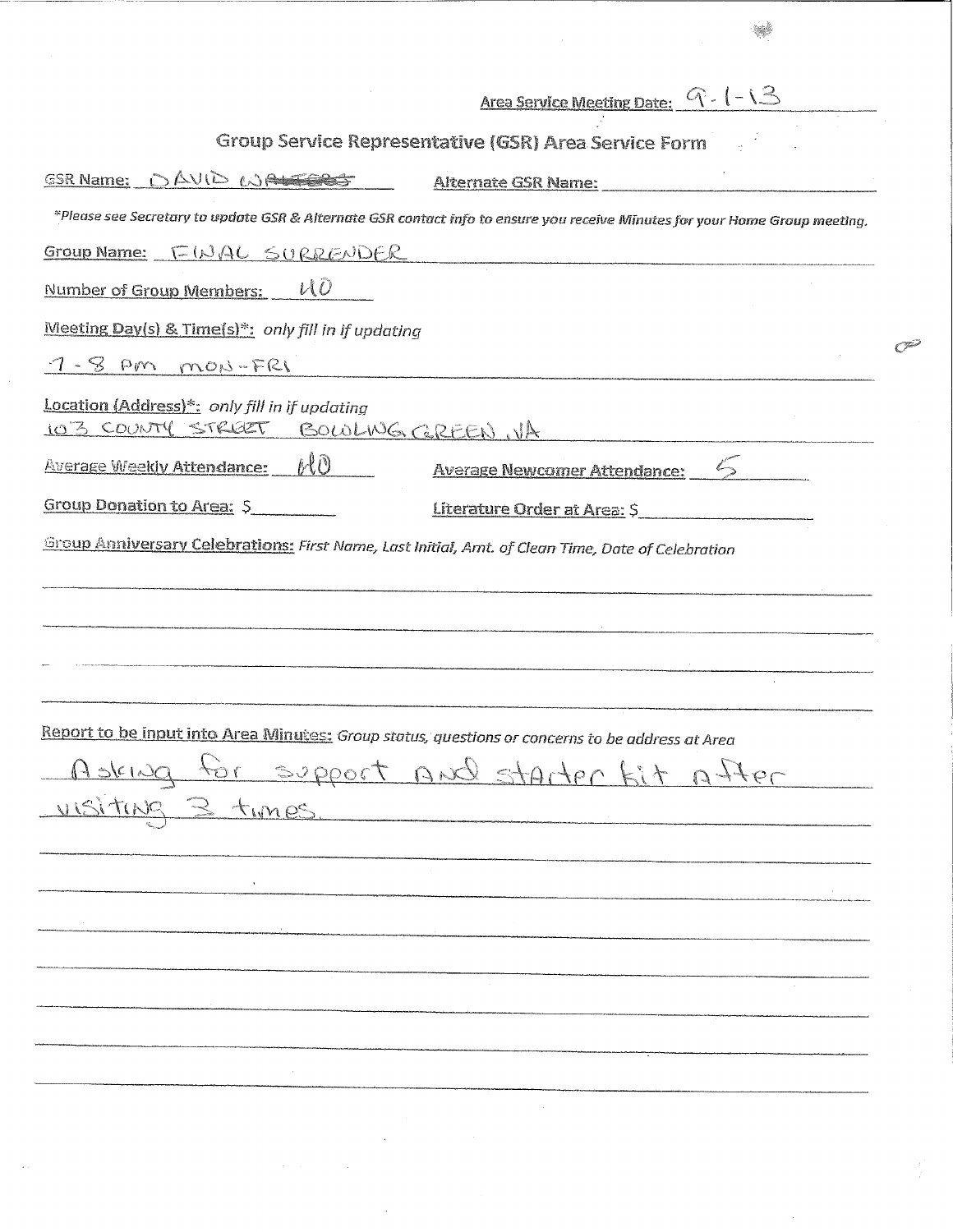|                                                                                                                     | Area Service Meeting Date                                                                                                   |
|---------------------------------------------------------------------------------------------------------------------|-----------------------------------------------------------------------------------------------------------------------------|
|                                                                                                                     | Group Service Representative (GSR) Area Service Form                                                                        |
| <b>GSR Name:</b> $D_{\ell}$                                                                                         | <b>Alternate GSR Name:</b> $\lambda_{22}$                                                                                   |
|                                                                                                                     | *Please see Secretary to update GSR & Alternate GSR contact info to ensure you receive Minutes for your Home Group meeting. |
| Group Name: Clean + Scren                                                                                           |                                                                                                                             |
| <u>Number of Group Members: <math>5</math></u>                                                                      |                                                                                                                             |
| Meeting Day(s) & Time(s)*: only fill in if updating                                                                 |                                                                                                                             |
| Etiday 10 te 11 gm                                                                                                  |                                                                                                                             |
| Location (Address)*: only fill in if updating<br>Fredericksburg VP Pris Concel Down to                              |                                                                                                                             |
| Average Weekly Attendance: 30                                                                                       | Average Newcomer Attendance: 10                                                                                             |
| Group Donation to Area: S 0                                                                                         | Literature Order at Area: \$ 42.00                                                                                          |
| Group Anniversary Celebrations: First Name, Last Initial, Amt. of Clean Time, Date of Celebration                   |                                                                                                                             |
|                                                                                                                     |                                                                                                                             |
|                                                                                                                     |                                                                                                                             |
| .<br>Microsoft very jaronanskalainen viimin myös saanikkeelen konsumin arakoksussaan konsumin konsumin konsumin ara |                                                                                                                             |
|                                                                                                                     |                                                                                                                             |
|                                                                                                                     |                                                                                                                             |
| Report to be input into Area Minutes: Group status, questions or concerns to be address at Area                     |                                                                                                                             |
| is well Have added (?) three more have                                                                              | 12201°C                                                                                                                     |
|                                                                                                                     |                                                                                                                             |
|                                                                                                                     |                                                                                                                             |
|                                                                                                                     |                                                                                                                             |
|                                                                                                                     |                                                                                                                             |
|                                                                                                                     |                                                                                                                             |
|                                                                                                                     |                                                                                                                             |
|                                                                                                                     |                                                                                                                             |
|                                                                                                                     |                                                                                                                             |
|                                                                                                                     |                                                                                                                             |

 $\bar{\lambda}$  ,

 $\hat{\mathcal{A}}$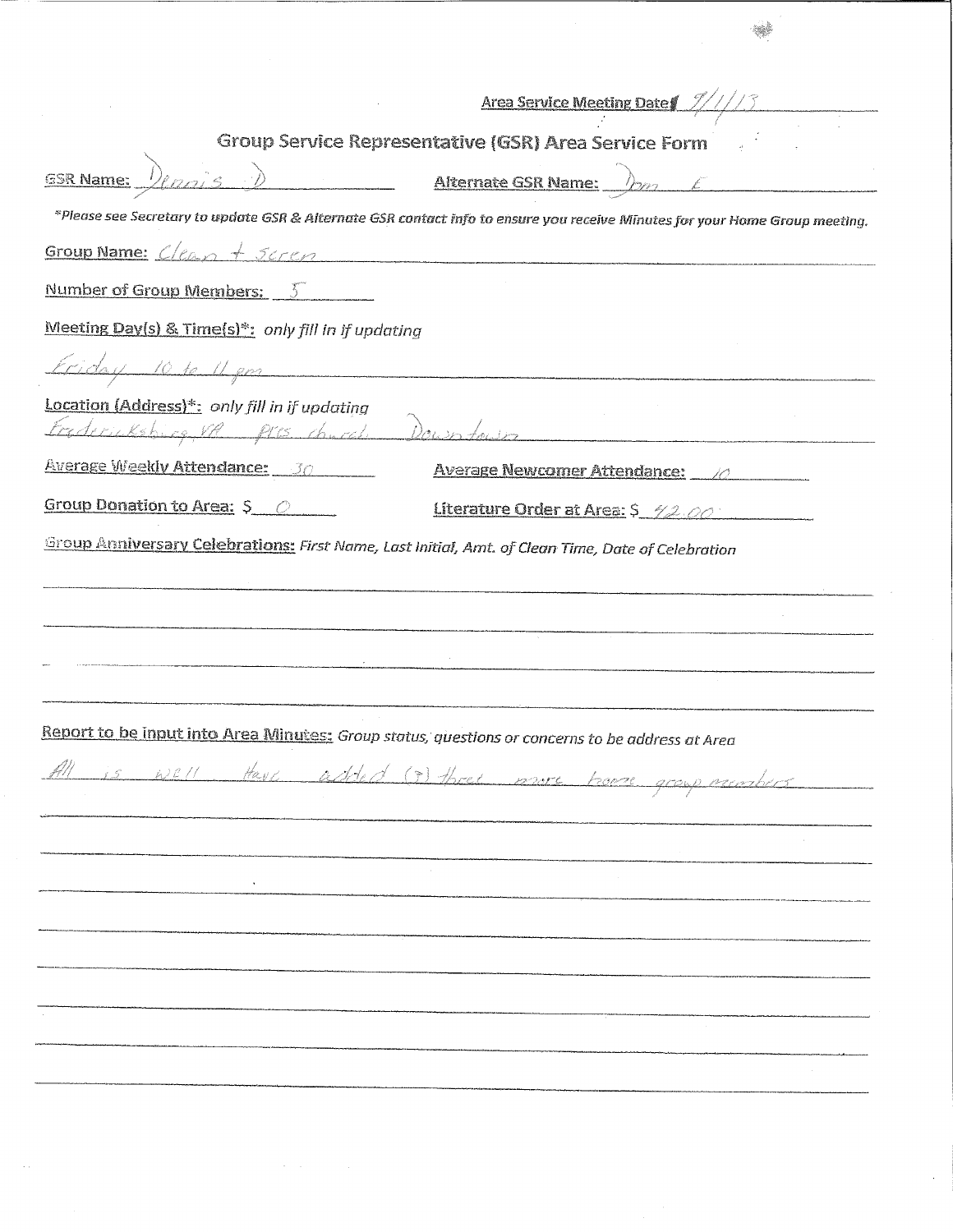|                                                |                                                     | <b>Area Service Meeting Date:</b>                                                                                                                                                                    |  |
|------------------------------------------------|-----------------------------------------------------|------------------------------------------------------------------------------------------------------------------------------------------------------------------------------------------------------|--|
|                                                |                                                     | Group Service Representative (GSR) Area Service Form                                                                                                                                                 |  |
| <b>GSR Name:</b>                               |                                                     | Alternate GSR Name:                                                                                                                                                                                  |  |
| <b>Group Name:</b><br>Number of Group Members: |                                                     | *Please see Secretary to update GSR & Alternate GSR contact info to ensure you receive Minutes for your Home Group meeting.                                                                          |  |
|                                                | Meeting Day(s) & Time(s)*: only fill in if updating |                                                                                                                                                                                                      |  |
|                                                | Location (Address)*: only fill in if updating       |                                                                                                                                                                                                      |  |
| <b>Average Weekly Attendance:</b>              |                                                     | <b>Average Newcomer Attendance:</b>                                                                                                                                                                  |  |
| Group Donation to Area: \$                     |                                                     | Literature Order at Area: \$                                                                                                                                                                         |  |
|                                                |                                                     | Group Anniversary Celebrations: First Name, Last Initial, Amt. of Clean Time, Date of Celebration<br>Report to be input into Area Minutes: Group status, questions or concerns to be address at Area |  |
|                                                |                                                     |                                                                                                                                                                                                      |  |
|                                                |                                                     |                                                                                                                                                                                                      |  |
|                                                |                                                     |                                                                                                                                                                                                      |  |
|                                                |                                                     |                                                                                                                                                                                                      |  |
|                                                |                                                     |                                                                                                                                                                                                      |  |
|                                                |                                                     |                                                                                                                                                                                                      |  |
|                                                | $\lambda^{-1}$                                      |                                                                                                                                                                                                      |  |
|                                                |                                                     |                                                                                                                                                                                                      |  |
|                                                |                                                     |                                                                                                                                                                                                      |  |
|                                                |                                                     |                                                                                                                                                                                                      |  |
|                                                |                                                     |                                                                                                                                                                                                      |  |
|                                                |                                                     |                                                                                                                                                                                                      |  |